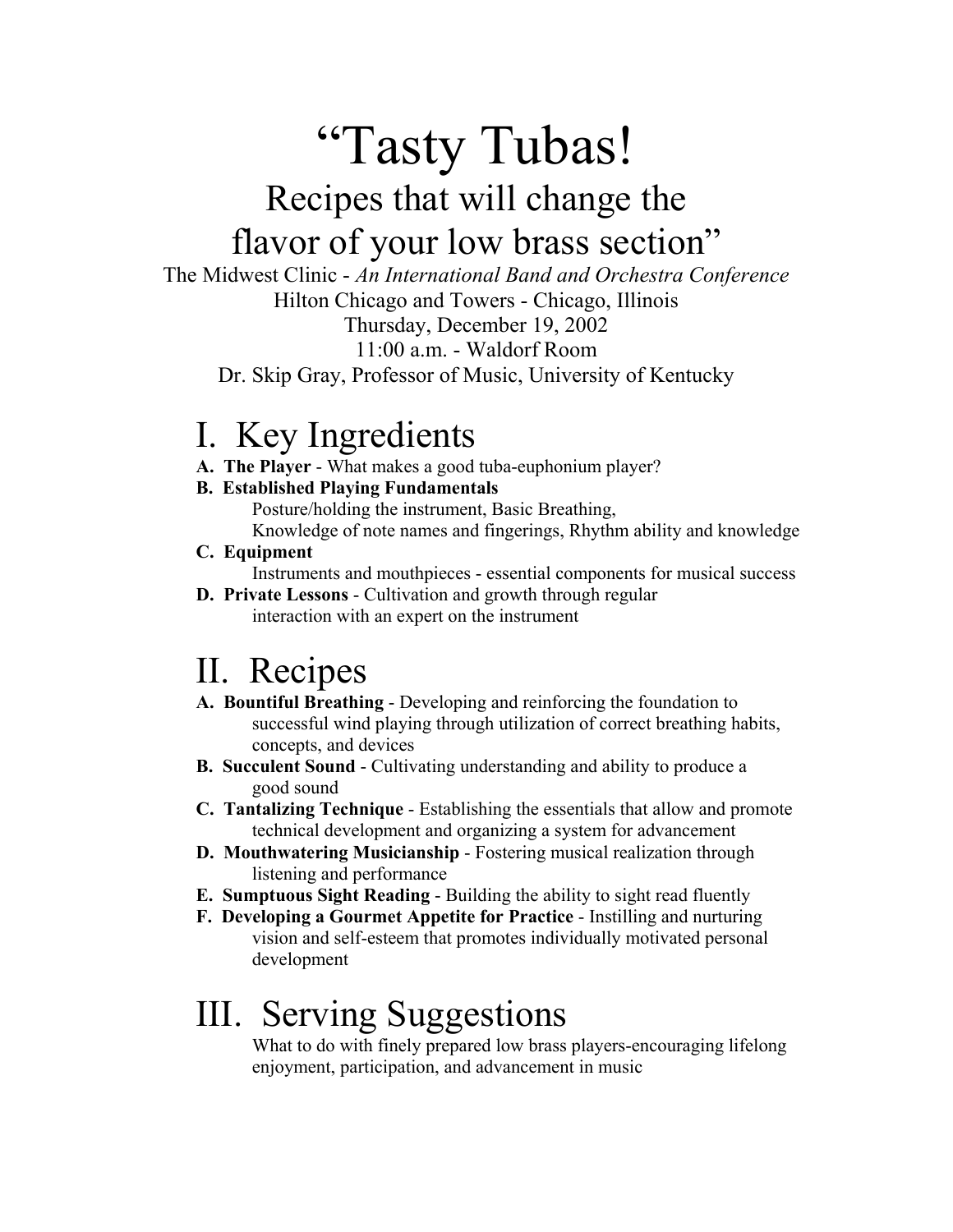If you have questions, comments, or suggestions please contact Skip Gray at: by mail: School of Music, University of Kentucky, Lexington, KY 40506 phone: (859)257-8822

e-mail: skipgray@uky.edu

web site: www.uky.edu/~skipgray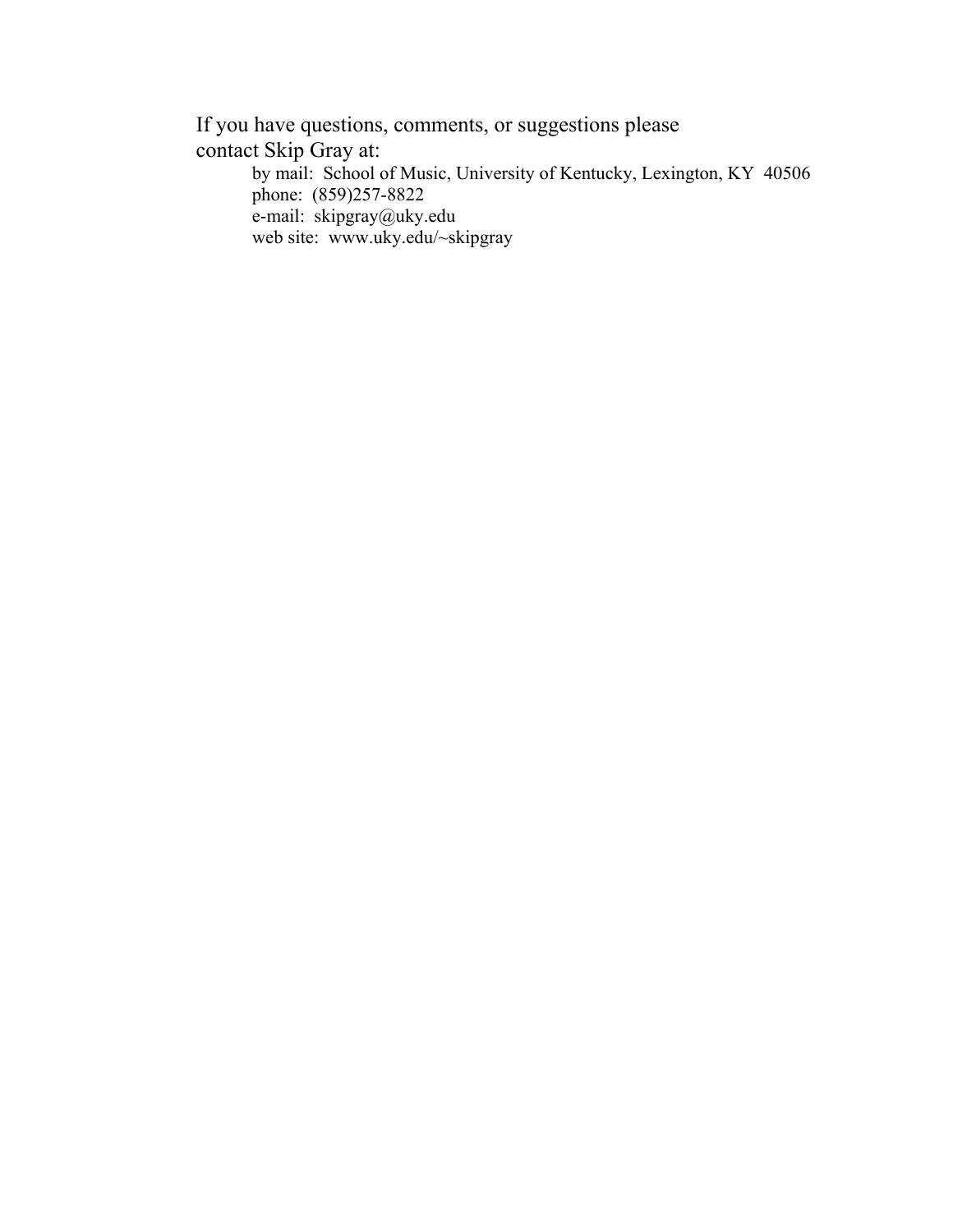### Taking the Steps Towards Better Tuba Playing Skip Gray

Over the past thirty years, tuba playing has changed greatly. The perception that all a tuba player can do is "oom-pah" has been replaced with an appreciation and understanding of tubists' artistic capabilities and the true beauty of the instrument. A primary element in a tuba player's advancement is hard work. This combined with development of playing fundamentals specific to the tuba will result in the ongoing improvement of players who will reach continually higher musical planes.

#### **1. Improvement of breathing - quality and quantity**

In producing a good tone on the tuba, it is absolutely essential to take full, relaxed breaths. Tuba players need to be constantly encouraged to breathe often, without any excessive bodily movement or tension in the shoulders, throat, or face. In order to play the tuba well and with a good tone, the lungs should never go below half capacity. When tuba players go "below half a tank" of air, negative physical aspects begin creeping into his or her playing including pushing from the diaphragm, closing the throat, and raising the tongue position (thus interfering with the airflow and sound). It is also much easier and quicker to fill the lungs from the halfway mark than from empty.

#### **2. Expanding expressiveness - playing melodies**

Melodies are the true essence of music and the tuba is a beautiful melodic instrument. Regrettably, tuba players encounter very few melodies in method books or band parts. Just as with most other instrumentalists, tubists should have melodic material and play it everyday. Some good published sources of melodic material for tubists are *60 Musical Studies* (vocalises of Concone and Marchesi) edited by David Kuehn (published by Southern Music) and *43 Bel Canto Studies* by Marco Bordogni (published by Robert King).

#### **3. Clean articulation - using the right syllables**

In all brass playing, the supported air stream produces attacks. The tongue merely shapes the air stream at the beginning of notes. The basic syllables for good articulation on the tuba are "DOH" and "TOH". Use of the long "O" vowel keeps the throat open for better inhalation and exhalation. The long "O" vowel also pushes the jaw downward producing better intonation as well as a fuller sound in the low register. The "DOH" syllable is used in the vast majority of tuba playing while "TOH" is used when harder attacks are desired. In order to establish clean articulation, tuba players should be encouraged to use the "DOH" syllable and practice slowly in order to attain all note centers and control of finger-tongue coordination.

#### **4. Developing ease on the instrument - refining the basic vocabulary and grammar of music**

In order to speak fluently and effectively, it is necessary to have a well-developed vocabulary and thorough understanding of the grammar of a language. Similarly, to perform with ease and expression on a musical instrument, the basic syntax of music must be well engrained. Scales and arpeggios comprise the fundamental structural